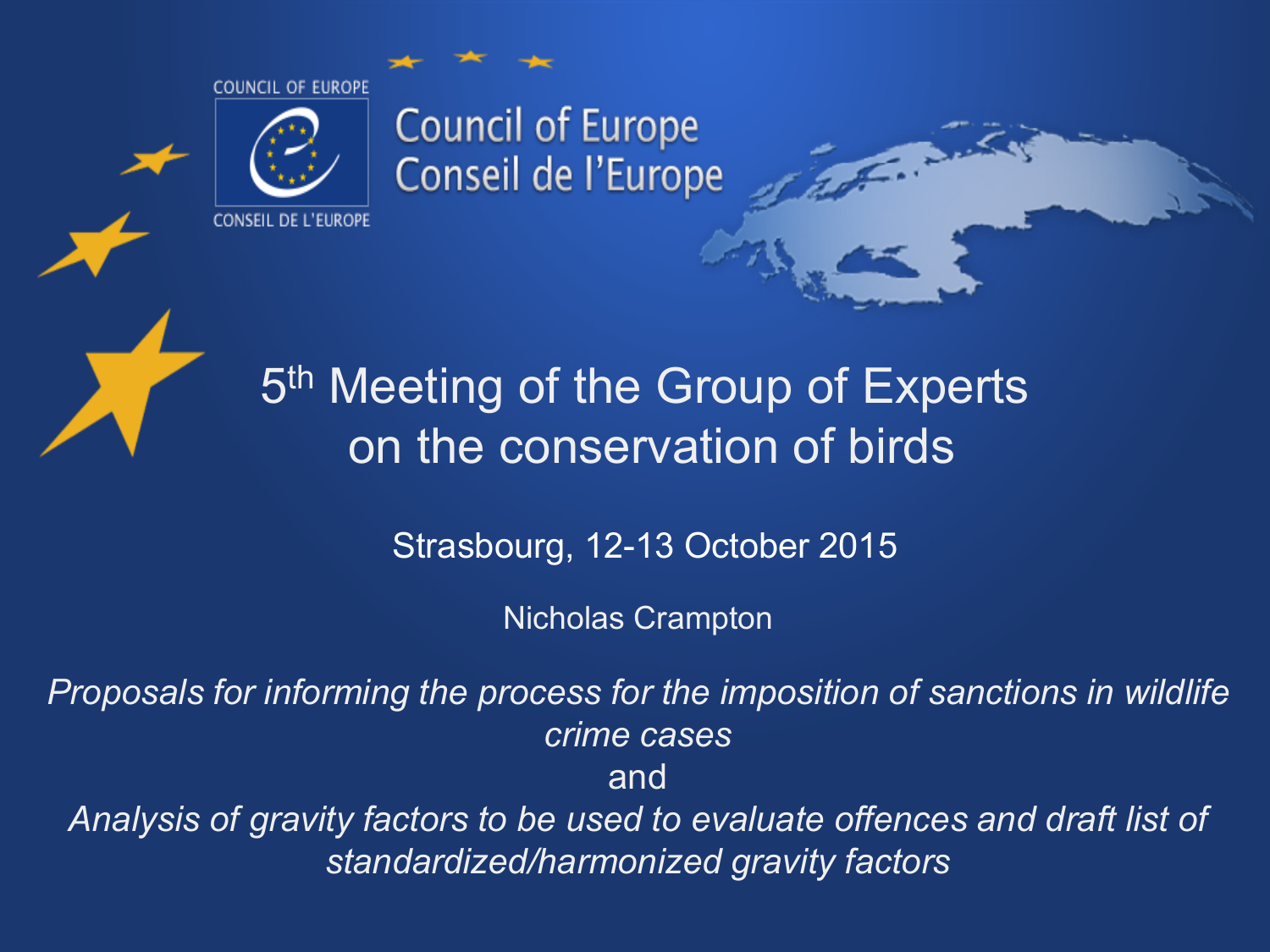

Proposals for imposition of sanctions and harmonising gravity factors.

### First, a glance back to the … *Bern Convention*

**Committee** 

It refers to:

*'widespread requests for common action made by governments or by international bodies'* – Preamble

*'especially those species and habitats whose conservation requires the cooperation of several States, and to promote such co-operation'* – Article 1

*'Contracting Parties undertake: to co-operate whenever appropriate and in particular where this would enhance the effectiveness of measures taken under...this Convention'* – Article 11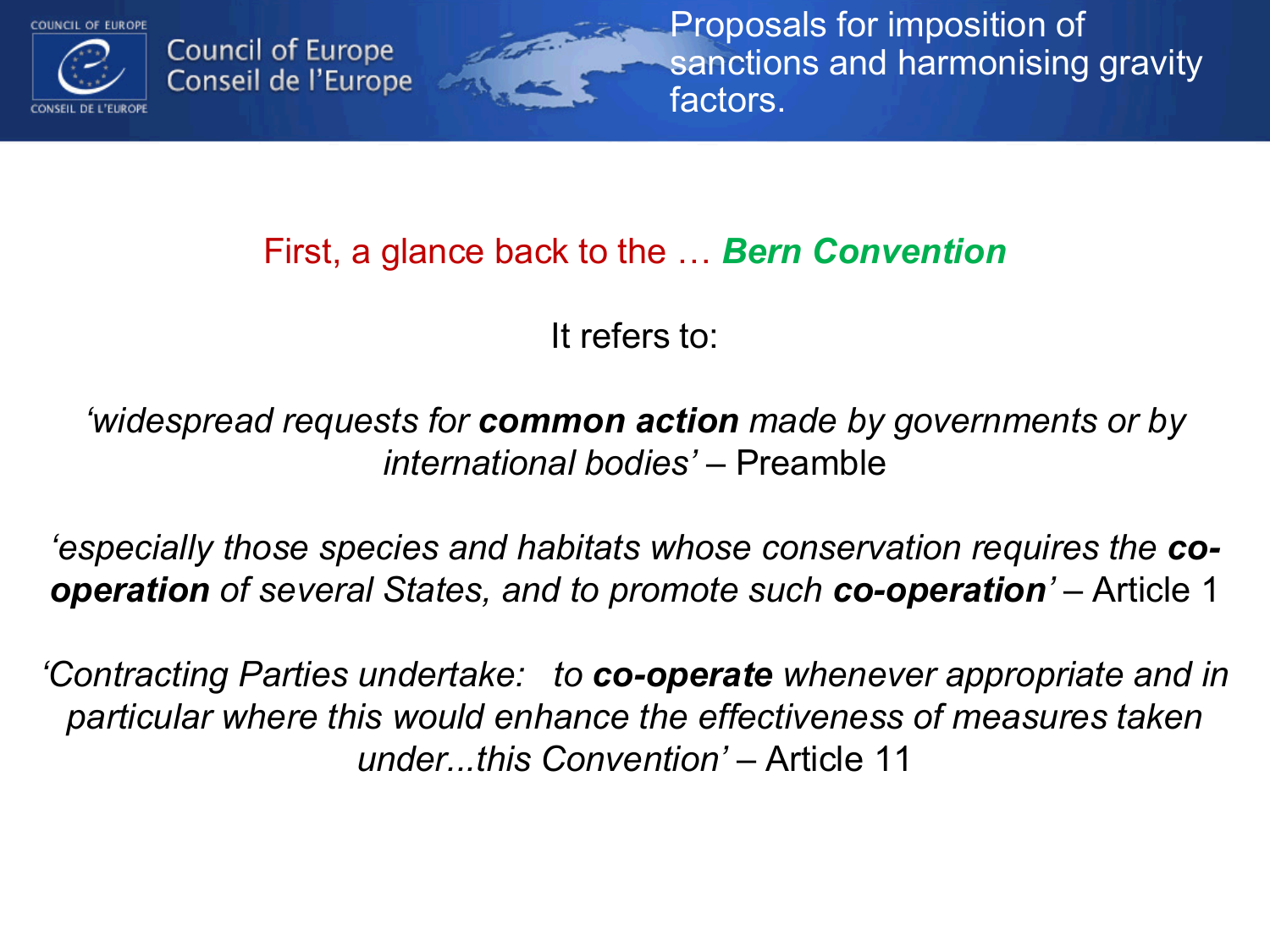

Proposals for imposition of sanctions and harmonising gravity factors.

Then at the…. *Tunis Action Plan 2013 - 2020*

The *TAP* aimed to help Contracting Parties achieve the aims of the Convention by providing a pattern or model to assist *'co-operation'*.

The *TAP* had three areas for action:

Raising *Awareness* of the issues and problems

Co-ordinating *Biological and Institutional* aspects

Establishing mechanisms for assisting *Enforcement*

What is the overall goal of the *TAP*?

*To increase self-compliance and reduce illegal acts, thereby improving conservation status of species*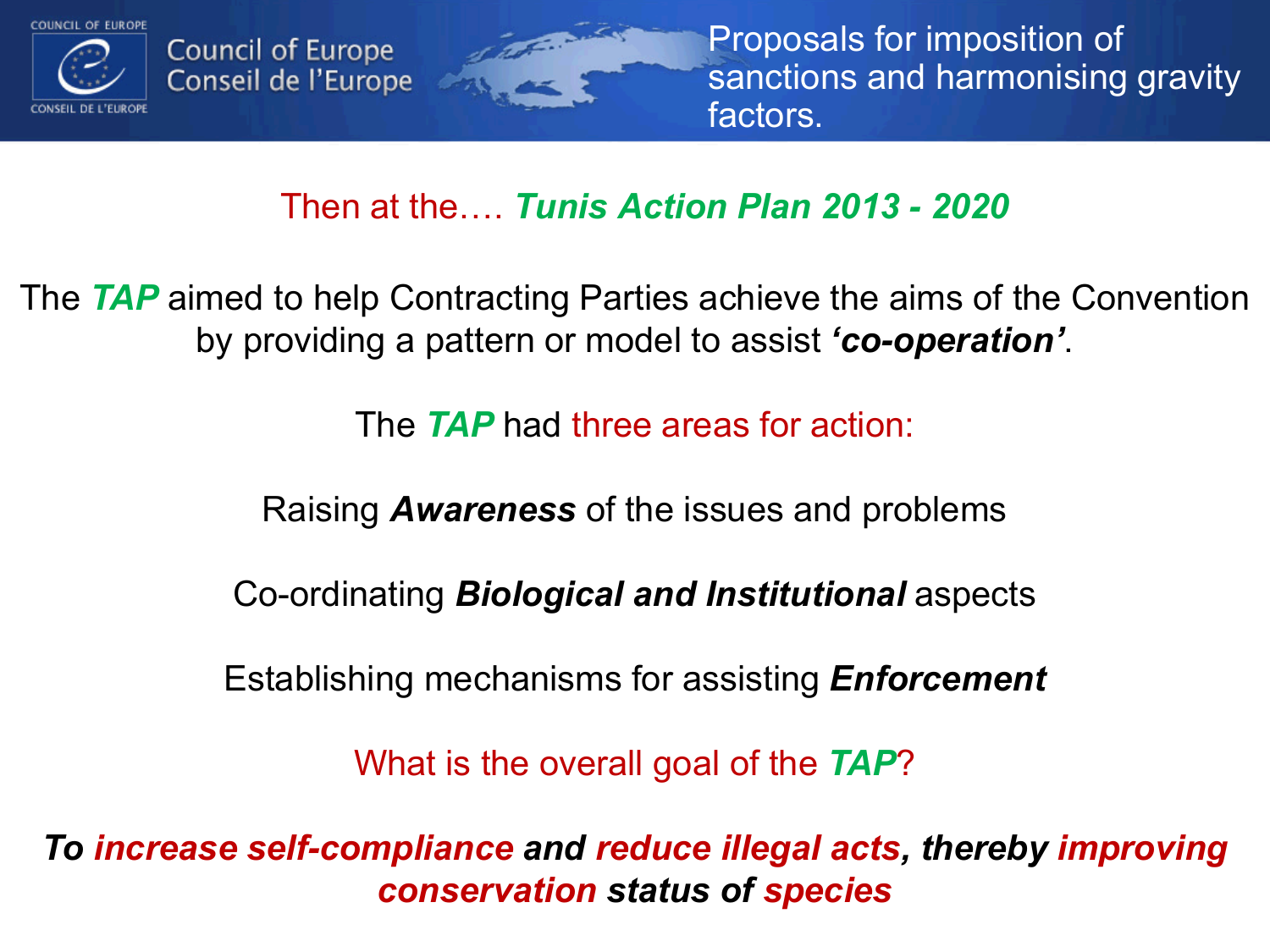

Proposals for imposition of sanctions and harmonising gravity factors

### And to the components of the…. *Enforcement and Legal Aspects*

The Country of the Country of

- $\triangleright$  National wildlife crime priorities
- $\triangleright$  Conservation impact statements
- $\triangleright$  Gravity factors
- Sentencing Guidelines

And also to some *principles* that underpinned this enforcement model…..

- Species and ecosystem are the *'beneficiaries'* of the legislation.
- Conservation of wildlife for its *'intrinsic value'* and *'socio-economic benefits'*.
- Use of *'full range'* of sentencing options zero tolerance implemented through *'proportionate intolerance'.*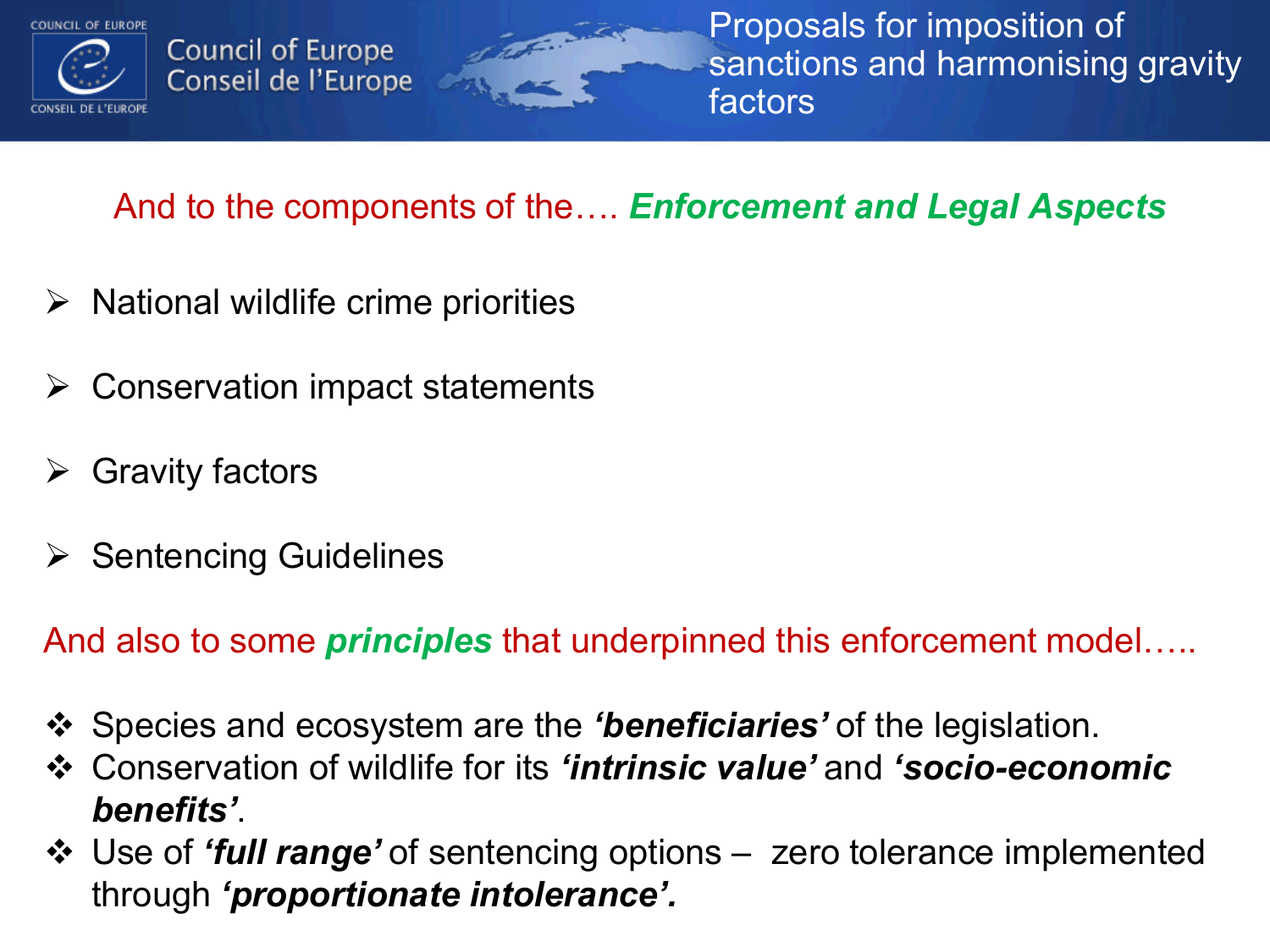

Proposals for imposition of sanctions and harmonising gravity factors

So what is our task?....

- To assist a more equal understanding and application of the *gravity factors*.
- To propose common principles to guide the use of *penalties and sanctions*.

The Country of

And what is the aim?.....

- To assist Parties achieve the *'co-operation'* required by the Convention.
- And thus the better *'conservation status'* of species and the ecosystem.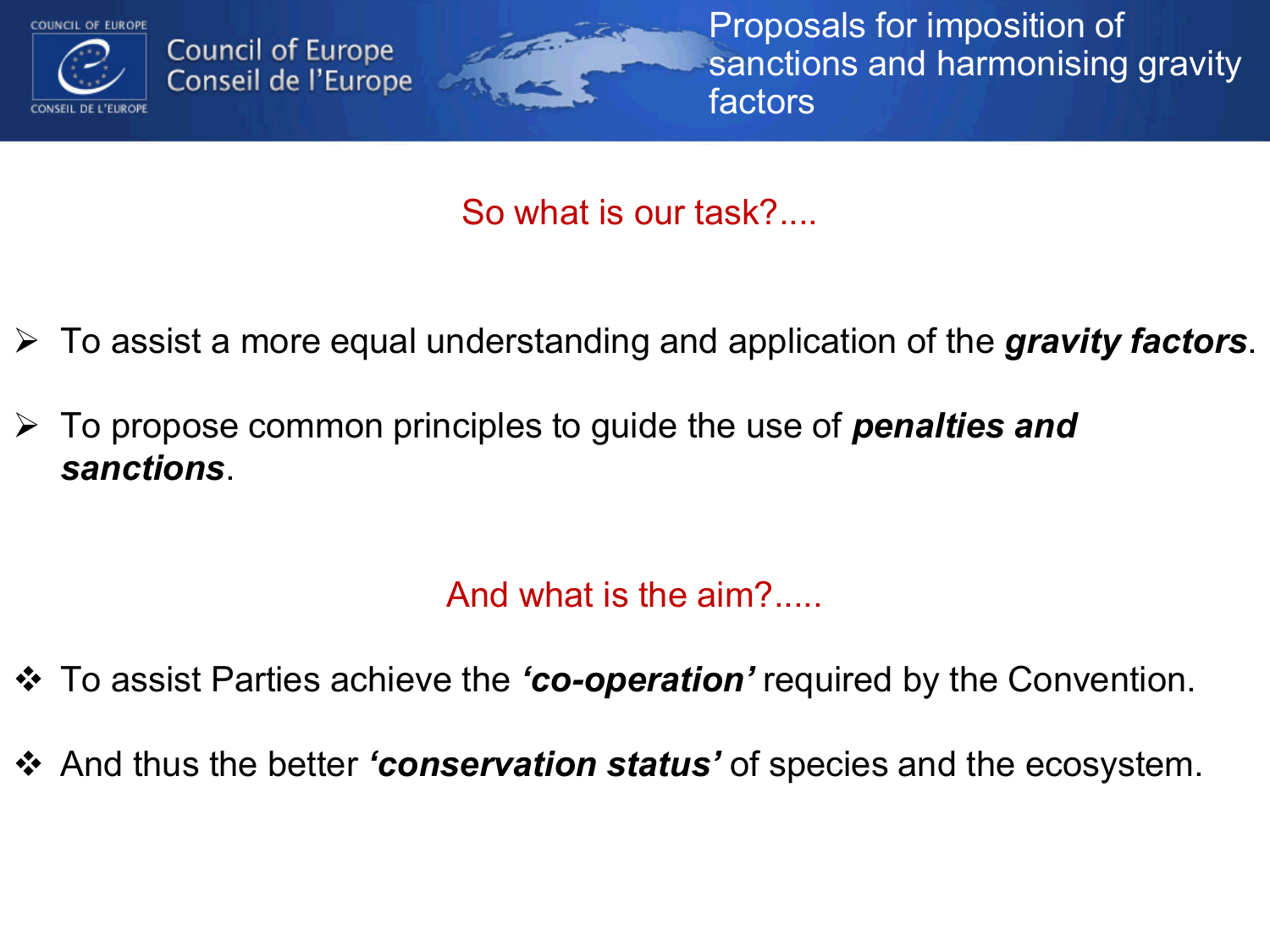

Proposals for imposition of sanctions and harmonising gravity factors

Are 'Wildlife' offences the same as 'Environmental' offences?

- 'Wild *flora* and *fauna*, their *natural habitats…species*' *(Latin)* are very specific - refer exclusively to non-human organisms and the places they live.
- $\triangleright$  These words are used only in one context, with one specific meaning.

The Council of

- $\triangleright$  They are separately listed in the E U's 'Environmental Liability Directive' and 'Environmental Crime Directive'.
- $\triangleright$  'Wildlife offences' are usually aimed at wildlife species specifically: they relate to damage to and adverse effects on wildlife and their habitats exclusively.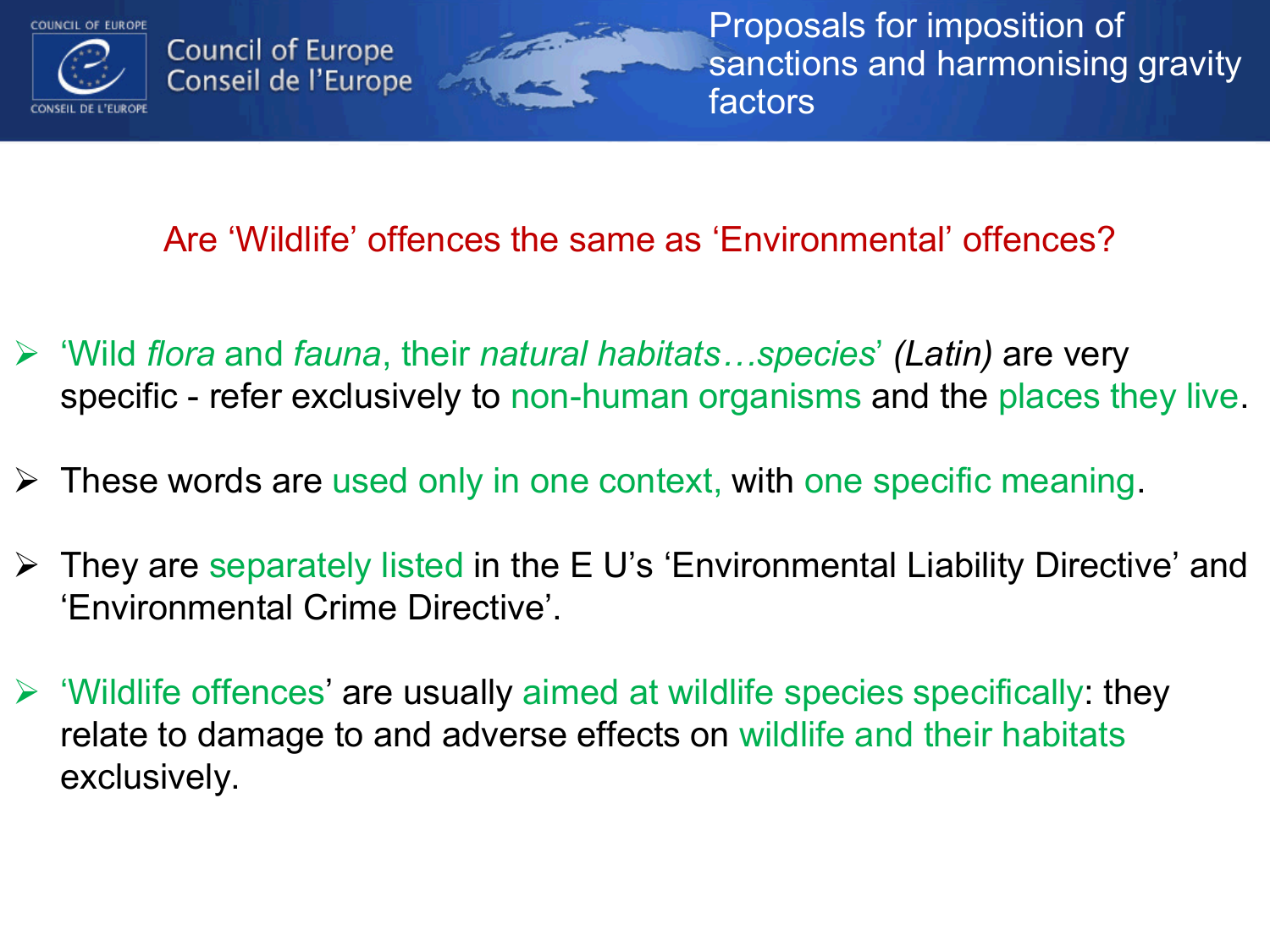

Proposals for imposition of sanctions and harmonising gravity factors

#### So what do we mean by 'Environmental' offences?

 $\triangleright$  'Environment' = 'Surroundings', usually physical, or a place (French).

i province de la Carde

- $\triangleright$  Refers primarily to air, land and water (lakes, rivers, seas), the physical planet Earth, may include living things, including agricultural animals, crops. It does not refer exclusively to 'wildlife'.
- But it is a general, non-specific word, and used in many different contexts: 'Work environment', 'Family', 'School', 'Rural', Urban' etc...
- $\triangleright$  'Environmental offences' relate to 'purity', 'usability' 'pollution', 'contamination', 'damage' ie. things that make human existence less healthy or pleasant: offences usually are a by-product of commercial activities.
- 'Environment' is not used in the Bern Convention ('wild flora and fauna, their natural habitats, species').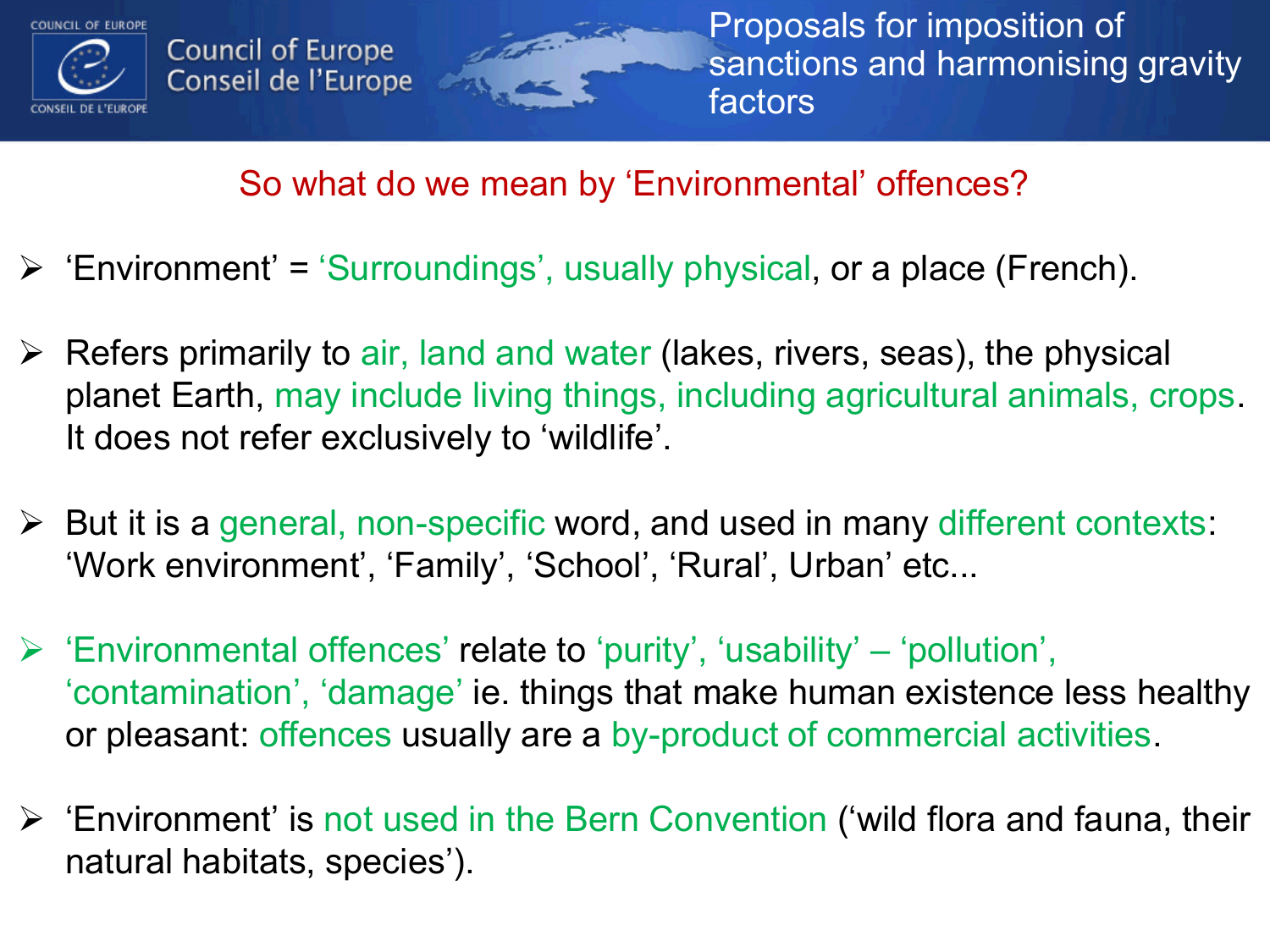

Proposals for imposition of sanctions and harmonising gravity factors

What does this difference mean for 'Wildlife offences' and their enforcement?

 $\triangleright$  Offence analysis, understanding and evaluation must be specifically focussed on 'Wild flora and fauna, their natural habitats…species'.

in the Court of

- Applying an analysis based only on wider 'environmental offences' is inadequate - it fails to meet the objectives of the Convention.
- $\triangleright$  Wildlife conservation and use legislation must be seen as a separate, stand alone Code – **'Sui Generis'**.
- $\triangleright$  It must be interpreted and enforced in accordance with principles that give effect to its specific objectives.
- $\triangleright$  This understanding and analysis is fundamental to the TAP.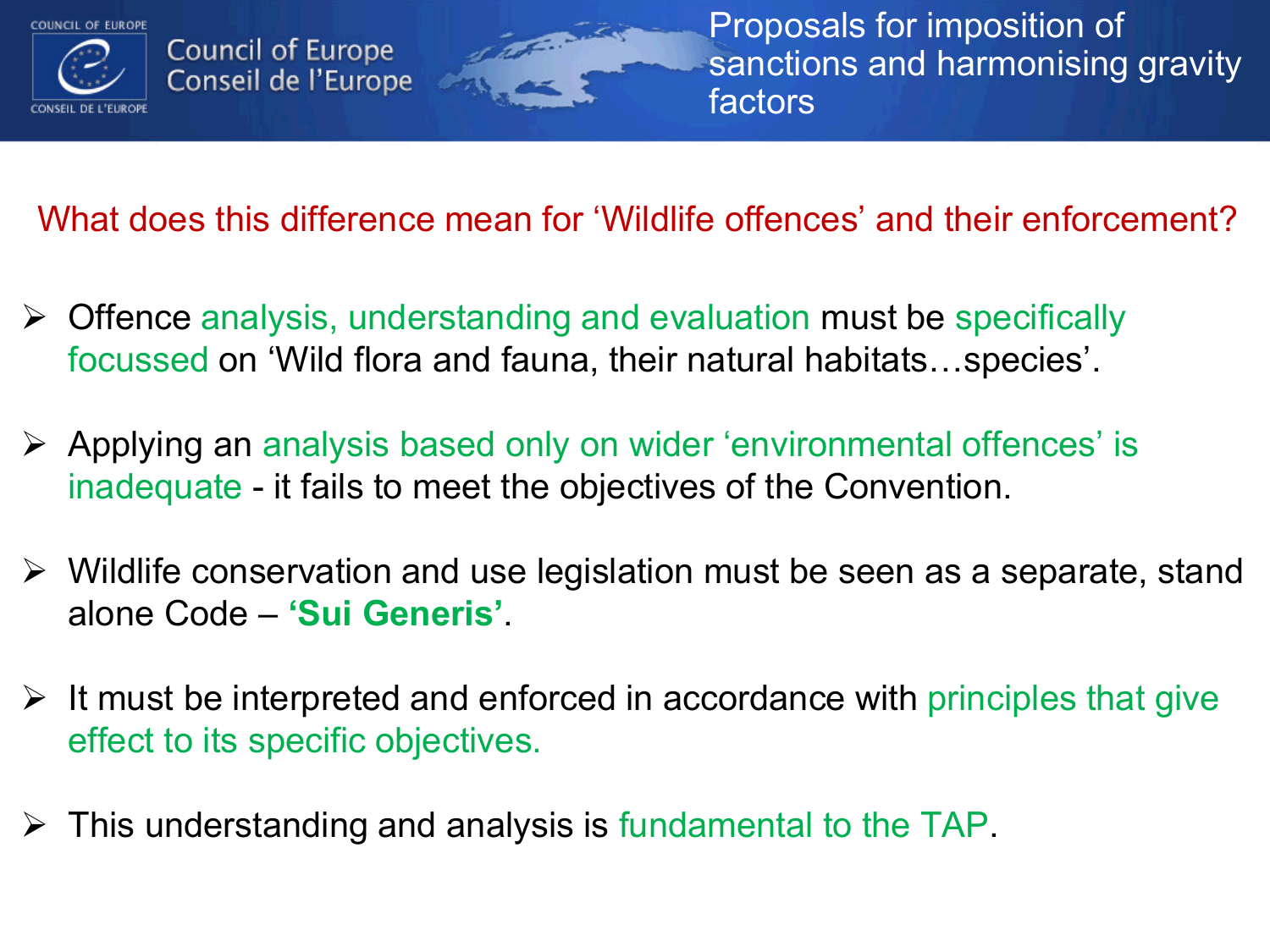

Principles to guide the imposition of sanctions and penalties

- These are not detailed sentencing guidelines or instructions.
- $\triangleright$  They are general principles aimed to guide the imposition of all forms of 'sanction', by all agencies and authorities involved, in all Parties.
- $\triangleright$  They apply to 'regulatory sanctions', administrative penalties and judicially imposed criminal/penal sentences.

And what is the aim?.....

- $\triangle$  To promote a common vision with which to implement the Convention.
- To foster 'international judicial and enforcement mutuality'.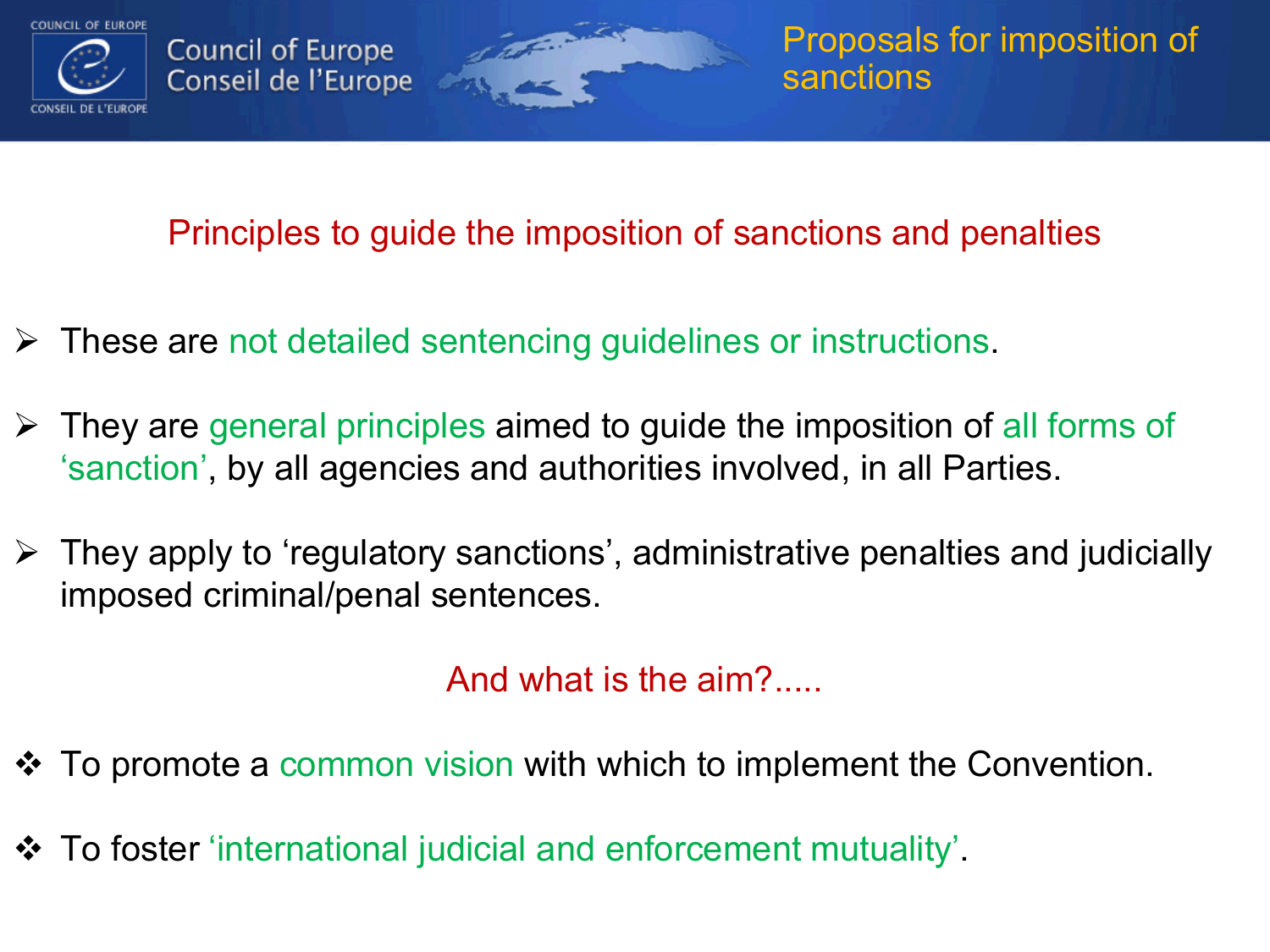

#### What is the role of Judiciaries

- $\triangleright$  'Judicial independence' is a means to an end, not an end in itself.
- $\triangleright$  The 'end' is a rational, objective and impartial application of the law.
- $\triangleright$  This applies equally to the imposition of sentences and orders after a criminal/penal conviction through a judicial process.
- $\triangleright$  To ensure that such sentences are 'proportionate' to the offence (ECHR).
- $\triangleright$  To apply the full range of penalties allowed within their jurisdiction and identify circumstances justifying the use of the upper range of such.
- $\triangleright$  To adopt a sentencing regime that informs and guides citizens towards voluntary compliance.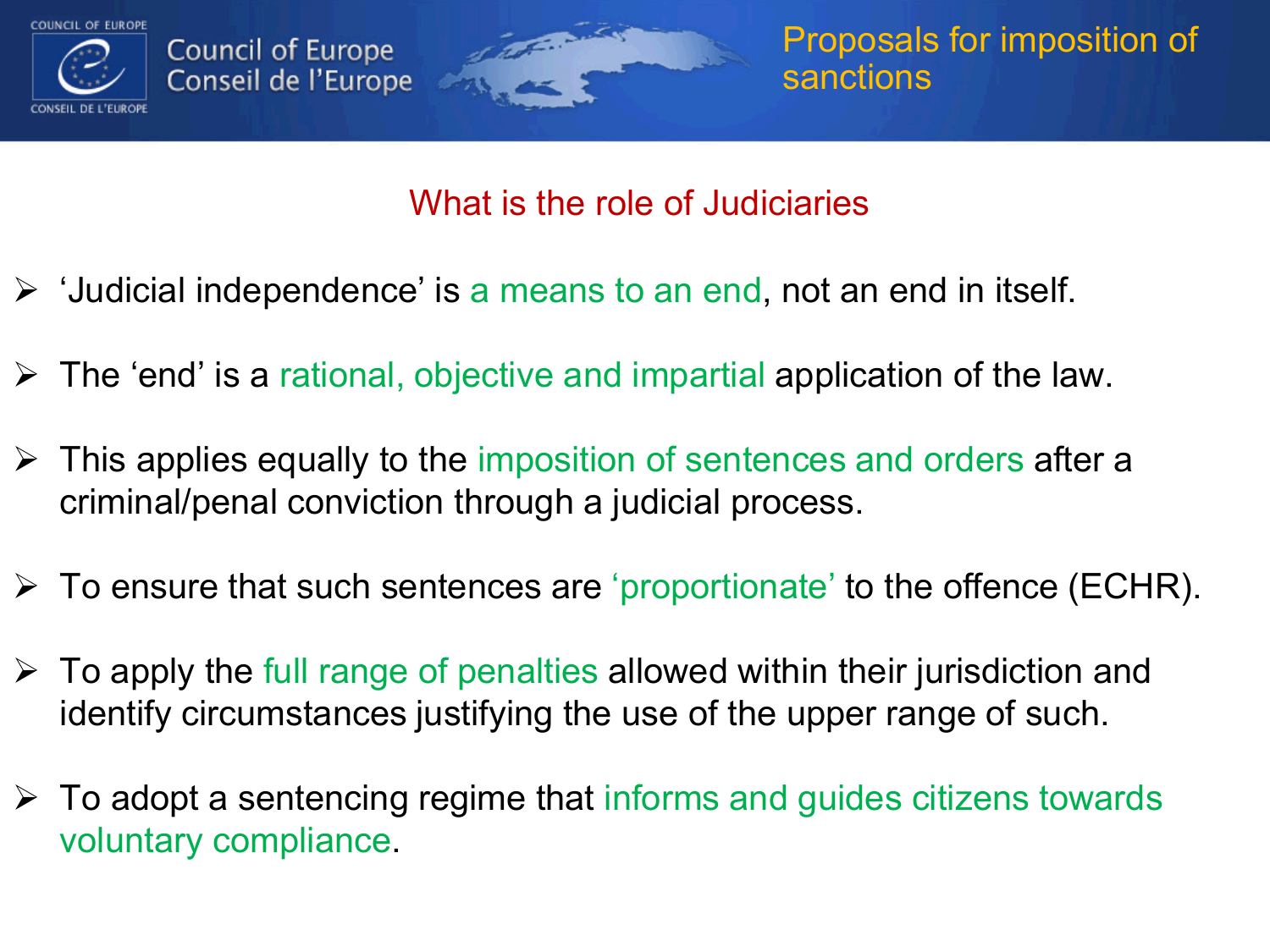

#### Role of Sanctions and Penalties for Convention offences

- To remove any financial gain or other 'benefit' or 'acquisition' from offence.
- $\triangleright$  To provide 'pay back' or compensation from offender.
- $\triangleright$  To demonstrate social or communal disapproval of offending behaviour.
- $\triangleright$  To deter others minded to behave similarly 'dissuasive'.
- $\triangleright$  To support the achievement of internationally agreed goals.
- $\triangleright$  To ensure no Party becomes a 'weak link' through the use of sanctions which are at a level that is markedly lower than in others.
- Convention aim……Benefit wildlife species……through Co-operation.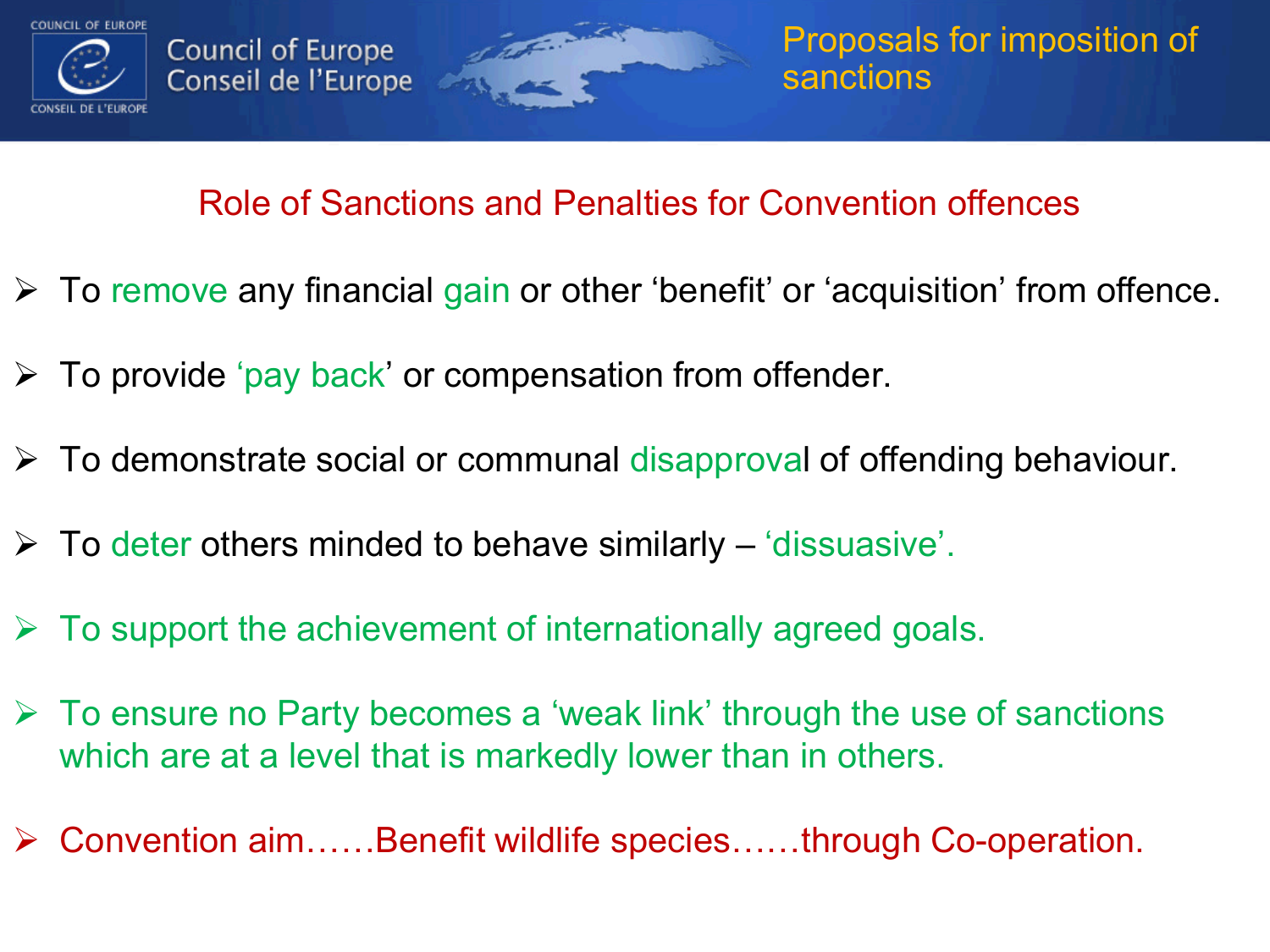

#### What are the options to assist the Parties use the 'Gravity Factors' more effectively?

- 1. Leave TAP factors just as they are? *This may not do justice to the matters raised by Parties with the Secretariat since 33rd Standing Committee meeting Dec 2013.*
- 2. Start again and create a new list? *All or most of the TAP list would continue and having two lists would create confusion and complexity.*
- 3. Add a few different factors to the TAP list? *This would also create two lists and undue confusion and complexity.*
- 4. Create an 'Explanatory Guide' to the TAP list? This *incorporates additional matters into the existing list by defining and explaining existing factors where possible – the Amplified (Expanded) List*. *This would allow the existing TAP to remain as a complete, self-contained plan but allow additional relevant features to be taken into account in an equally authoritative document.*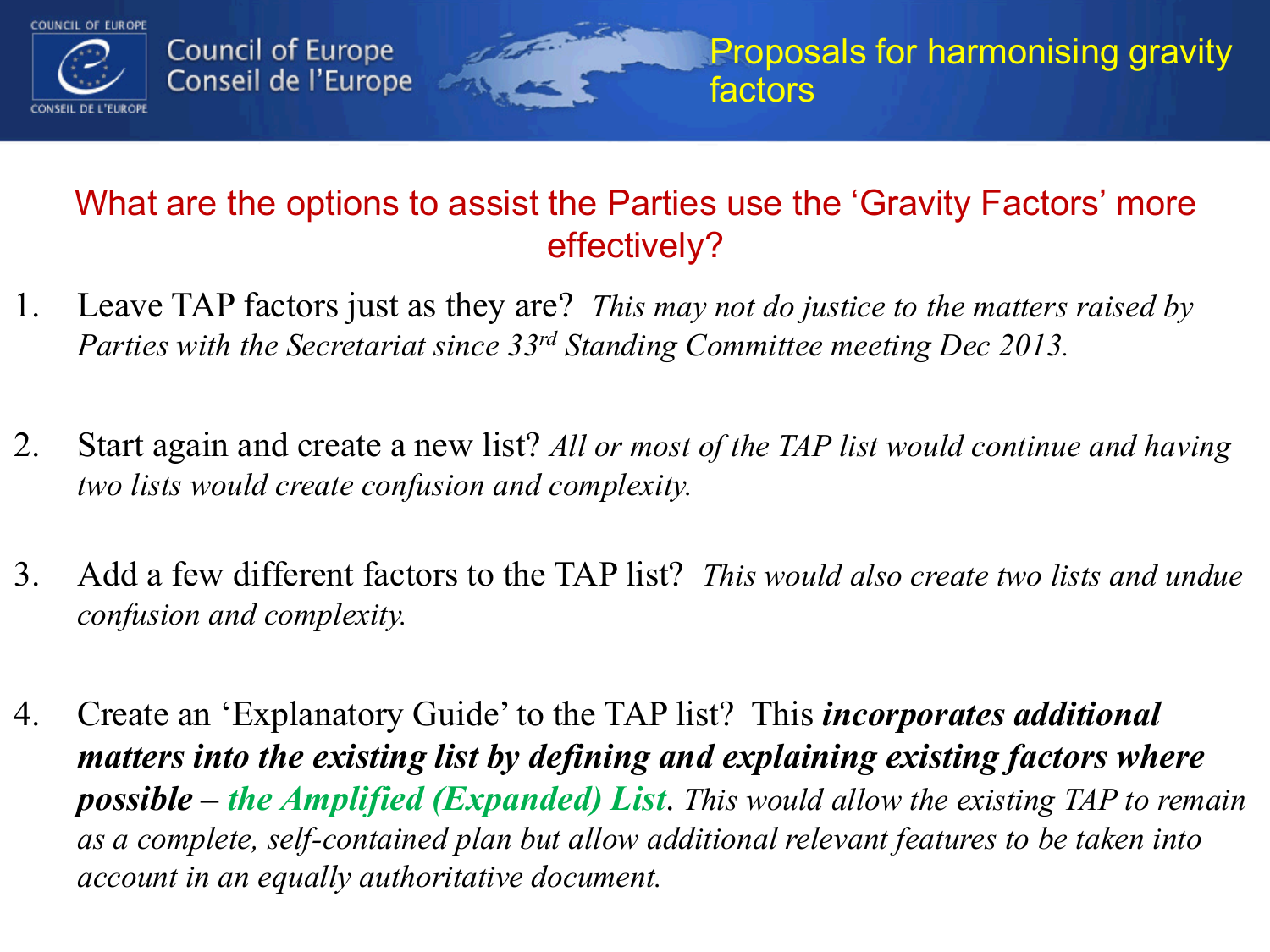

#### What is the 'Amplified/Expanded List' meant to achieve?

- 1. Provides additional explanation for each Factor.
- 2. Provides examples of what some Factors might cover or include.
- 3. Makes the List more 'user friendly'.
- 4. Encourages a more uniform pattern of enforcement across the Parties' jurisdictions.
- 5. It assists with cross-border enforcement enforcers use same method of evaluation.
- 6. It assists in achieving the Convention's aim of increasing 'co-operation' among Parties for the benefit of 'European wildlife and natural habitats'.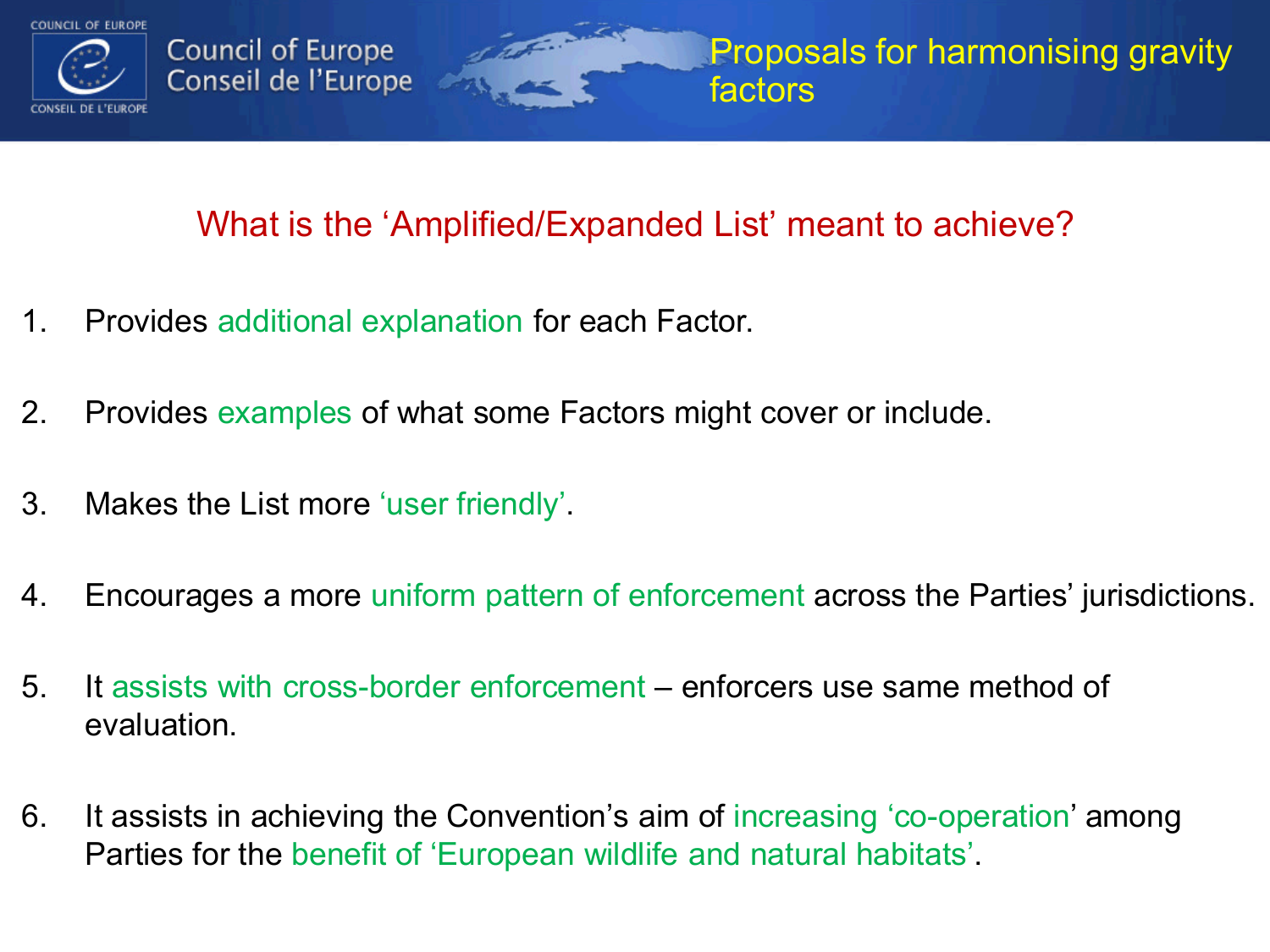

#### Choosing Enforcement Methods – Sanctions, Penalties or Sentences?

- I. Use Criminal or Penal provisions Prosecution: *judicial proceedings*.
- II. Use pre-determined Administrative (Fixed) Penalties or On-the-spot Fines: *imposed by national enforcement (police/customs) authority*.
- III. Use Administrative sanctions removing profit obtained and restoring damage done: *imposed as a civil debt or order*.
- IV. Use Regulatory sanctions restrain future breaches, remove profit and compensate for damage done: orders *imposed by an authorised national agency responsible for regulating activities,* especially commercial (breach of which may be a criminal offence)*.*

Can the Gravity Factors assist in guiding which to use?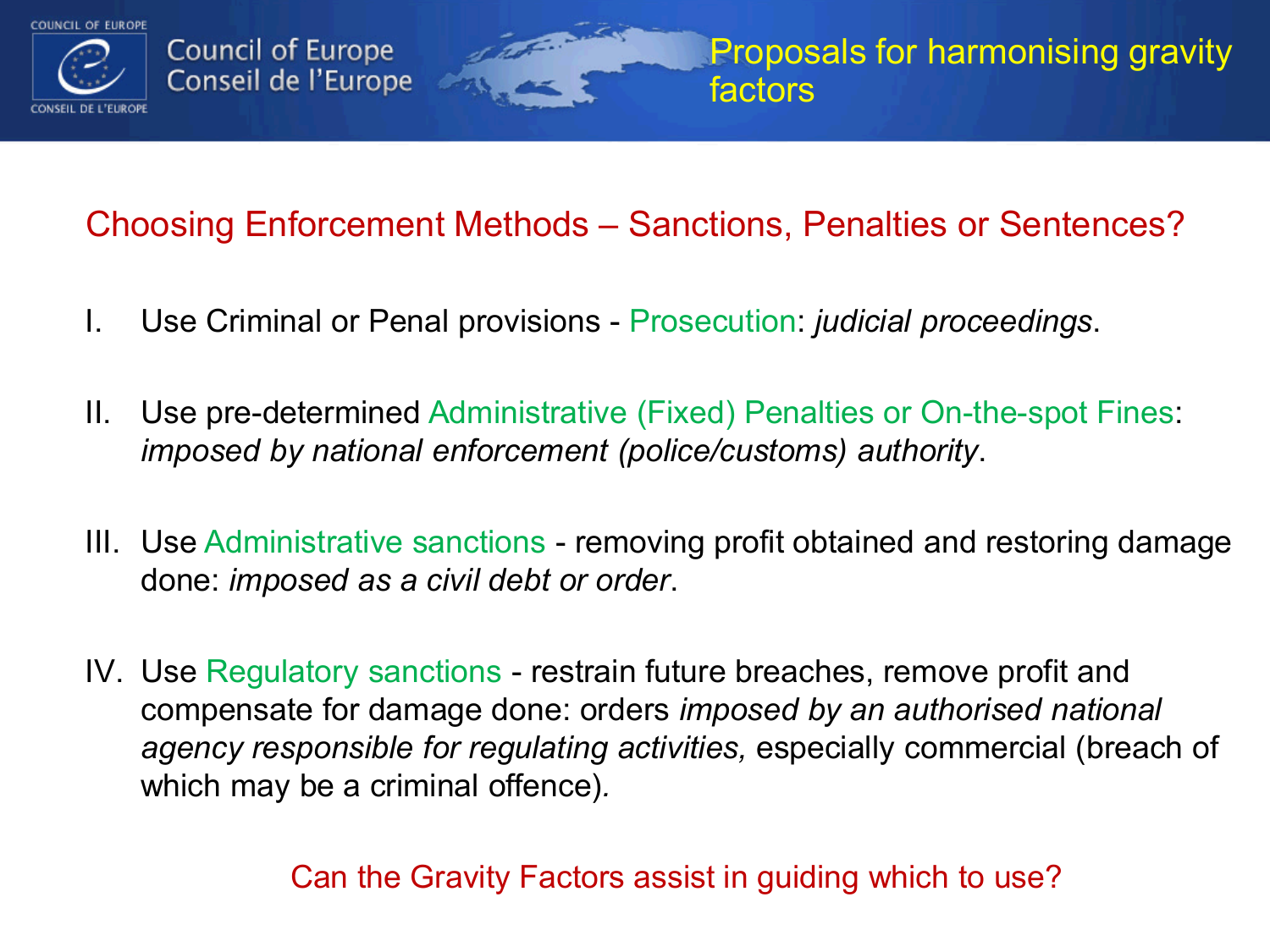

#### How does the TAP list of Gravity factors assist in choosing which Enforcement method to use?



By providing a common list of factors to be used by ALL agencies in evaluating the seriousness of each incident reported or investigated.



But the list is not prescriptive as to what weight should be given to each factor, nor of the circumstances in which a criminal/penal prosecution should be taken.

Contracting Parties retain total flexibility over the choice of type of sanction used, where their national laws provide more than one.

There is no Bern Convention equivalent of the E U's Environmental Crime Directive.

Thus the importance of proposed Principles for informing the imposition of sanctions.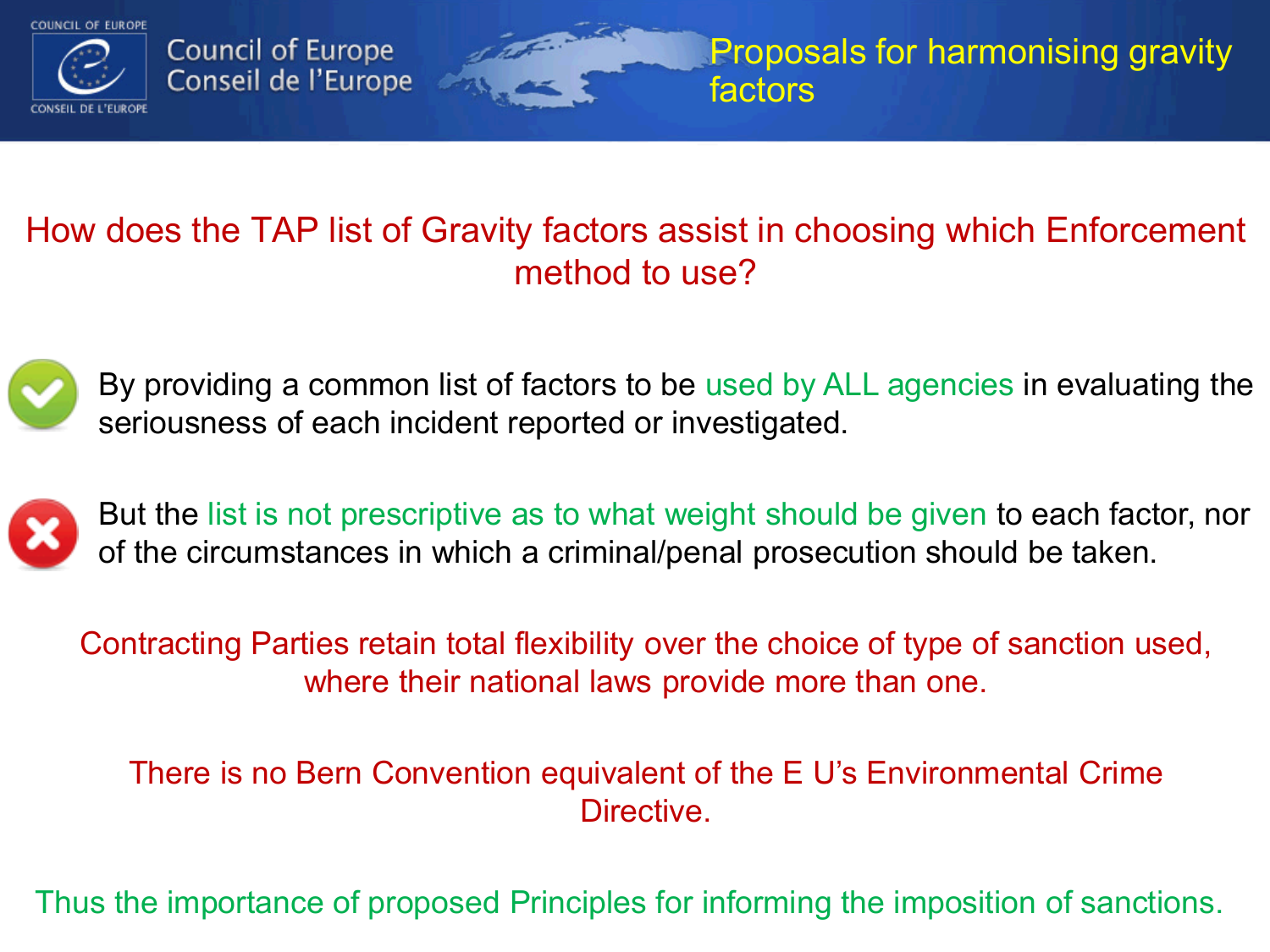**COUNCIL OF EUROPE** 



# Council of Europe<br>Conseil de l'Europe

Proposals for imposition of sanctions and harmonising gravity factors

#### **International Co-operation benefits Birds…by all**